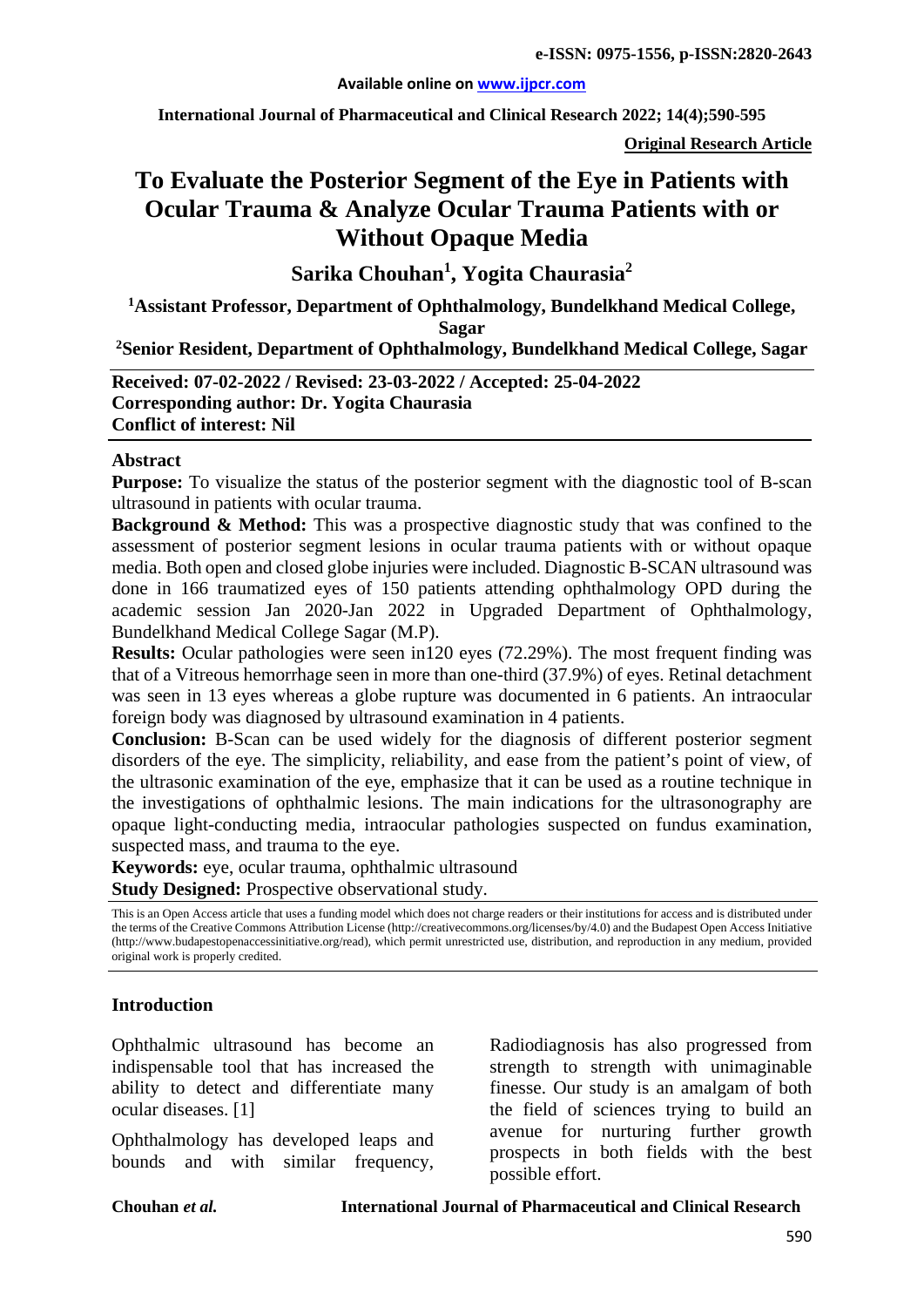Ultrasound of the eye in which sound waves are transmitted and received through the probe is B-scan. Changes in organ size, shape, and echogenicity are depicted by Ba scan. [2]

The superficial location of the eye with its fluid composition and the advent of highfrequency USG make sonography ideal for imaging the eye. [3]

Ultrasonic imaging of ocular structures differs from other systems because of the unique acoustical advantage of a cyst-like globe and the dimensions of important ocular tissue. [4]

High frequency typically (>10 MHZ) and small wavelength of USG provide detailed resolution of ocular examination. In an ophthalmic ultrasound examination, frequencies used lie mostly in the range from 5 MHz to 20MHz. [5]

Ocular trauma is readily investigated by B scan, which is of particular value when the light-conducting media are opacified and direct visualization of the ocular contents by ophthalmoscopy is difficult or impossible. [6]

We compiled the ocular trauma findings of patients using greyscale two-dimensional ultrasound imaging (B scan).

# **Material & Method**

This was a prospective diagnostic study that was confined to the assessment of posterior segment lesions in ocular trauma patients. Diagnostic B-SCAN ultrasound was done in 166 traumatized eyes of 150 patients attending ophthalmology OPD during the academic session Jan 2020- Jan 2022 in Upgraded Department of Ophthalmology, Bundelkhand Medical College Sagar (M.P).

## **Selection criteria**

Patients with h/o ocular trauma, in all age groups of both sexes, are included.

# **Exclusion criteria**

1. Patients having polytrauma

2. Patients who are seriously ill.

3. Patients who are already diagnosed with posterior segment lesions.

# **Local ocular examination: regarding**

- Vision
- Lid, Conjunctiva, eye movement, eyeball, Cornea, Anterior chamber, iris, pupil, lens examination.
- Slit-lamp examination in all cases.

It is usually done with the eyelid closed and the other eye kept open fixing at a target. A coupling medium like methylcellulose is applied to the B-scan probe. In case of trauma or recent ocular surgery, the probe has to be cleaned before use. To study the motion characteristics of structures, the probe was held stationary, and the patient was asked to move the eyeball in eight cardinal gazes without opening the eye. Bscan

# **Probe Orientation:**

## **Transverse scan**

The probe is kept at the limbus with the axis of the marker circumferential at the limbus. The area of the marker is displayed in the upper part of the screen. These can be horizontal, vertical, and or oblique transverse scans.

## **Longitudinal scan**

The marker is perpendicular to the limbus.

## **Axial Scan**

Is done with the patient fixing in primary gaze and probe centered in the cornea.

It displays the lens and optic nerve in the center of the echogram. This is useful for the evaluation of macula.

During the basic screening, the entire globe was examined, from the posterior pole out to the far periphery. Using a limbus-tofornix approach, each quadrant is evaluated carefully. The 4 major quadrants are each centered on the right side of the echogram in transverse approaches. Because approximately 6 clock hours are imaged at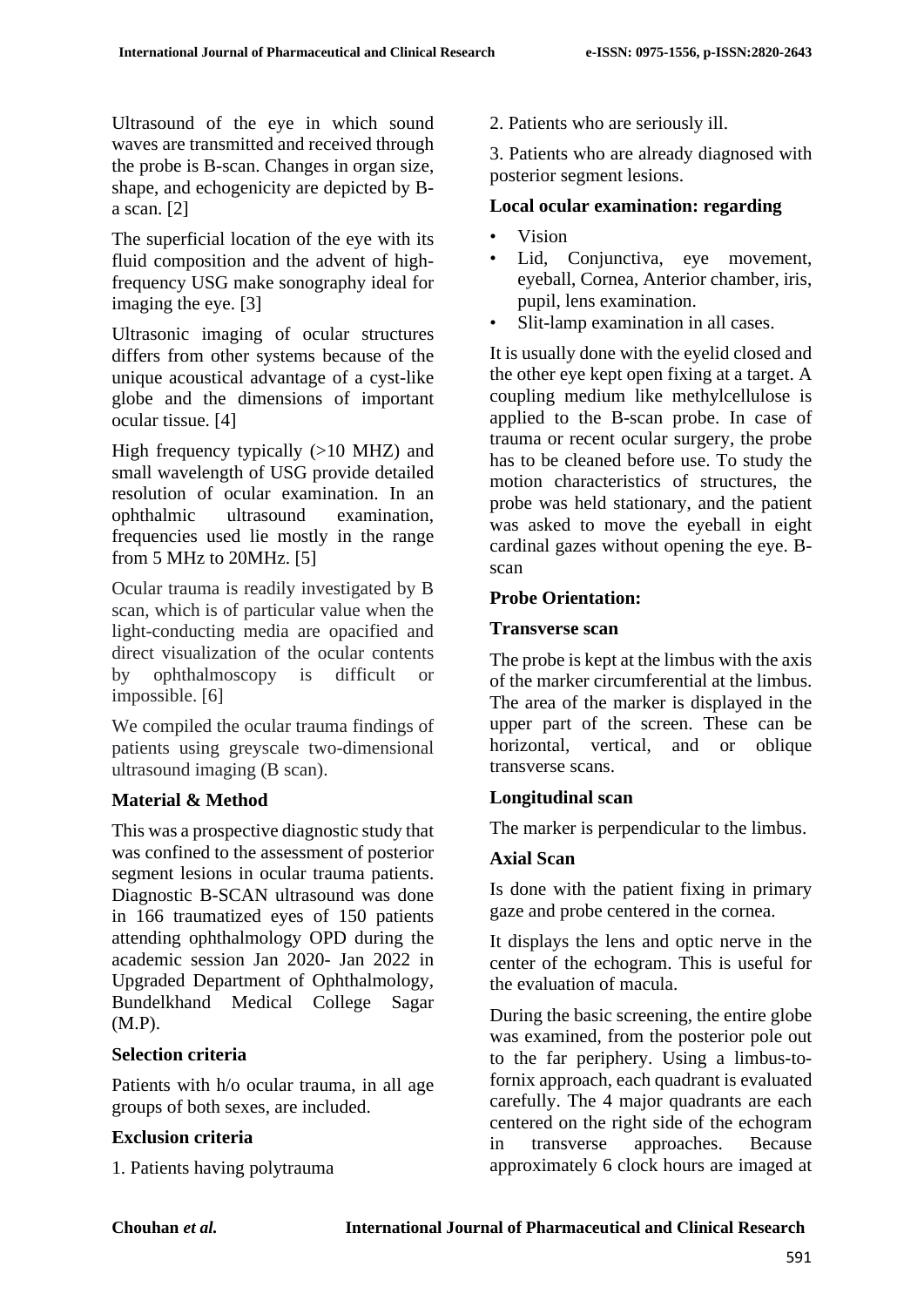once, by examining each quadrant, the areas examined will overlap, thereby reassuring the examiner that the entire periphery of the globe is visualized. Next, document the posterior pole with a horizontal axial scan, which incorporates both the optic nerve and the macula in on eechogram.

"DESMIN OPTOPOL" ultrasound B-Scan Machine with a high-resolution probe having a frequency 12MHz was used in our study.

### **Results**

| S.No.          | AGE     | <b>NO OF PATIENTS</b> | <b>PERCENTAGE</b> |
|----------------|---------|-----------------------|-------------------|
|                | $0 - 9$ | 15                    | 10%               |
| $\overline{2}$ | $10-19$ | 19                    | 12.7%             |
| 3              | 20-29   |                       | 31.3%             |
|                | 30-39   | 27                    | 18%               |
| 5              | 40-49   | 28                    | 18.7%             |
| 6              | 50-59   |                       | 6%                |
|                | >60     |                       | 3.3%              |
| <b>TOTAL</b>   |         | 150                   | 100%              |

#### **Table 1: The age distribution of study participants**

The age distribution of study participants is shown in Table 1. Most patients were young with 47 (31.3%) patients in the 20-

29 years of age group while 5 (3.3%) patients are >60 years.

| Eve              | $REn=166$ | $LEn=166$ | total |
|------------------|-----------|-----------|-------|
| <b>Frequency</b> |           | 65        | 166   |
| <b>Percent</b>   | 60.84%    | 2%        | 100%  |

Table 2 shows that the frequency of involvement of the right eye is 101  $(60.84\%)$ 

is higher than left eye 65 (39.15%)

|  | Table 3: Distribution according to the type of injury |  |
|--|-------------------------------------------------------|--|
|  |                                                       |  |

| Type of injury | No. of eyes involved | percentage |  |  |
|----------------|----------------------|------------|--|--|
| Open globe     | 108                  | 65.1%      |  |  |
| Close globe    |                      | 34.9%      |  |  |
| <b>Total</b>   | 66                   | 100%       |  |  |

Table 3 depicts the type of injuries. Out of 166 eyes, 108 (65.1%) have an open globe

injury and 58 (34.9%) have close globe injury.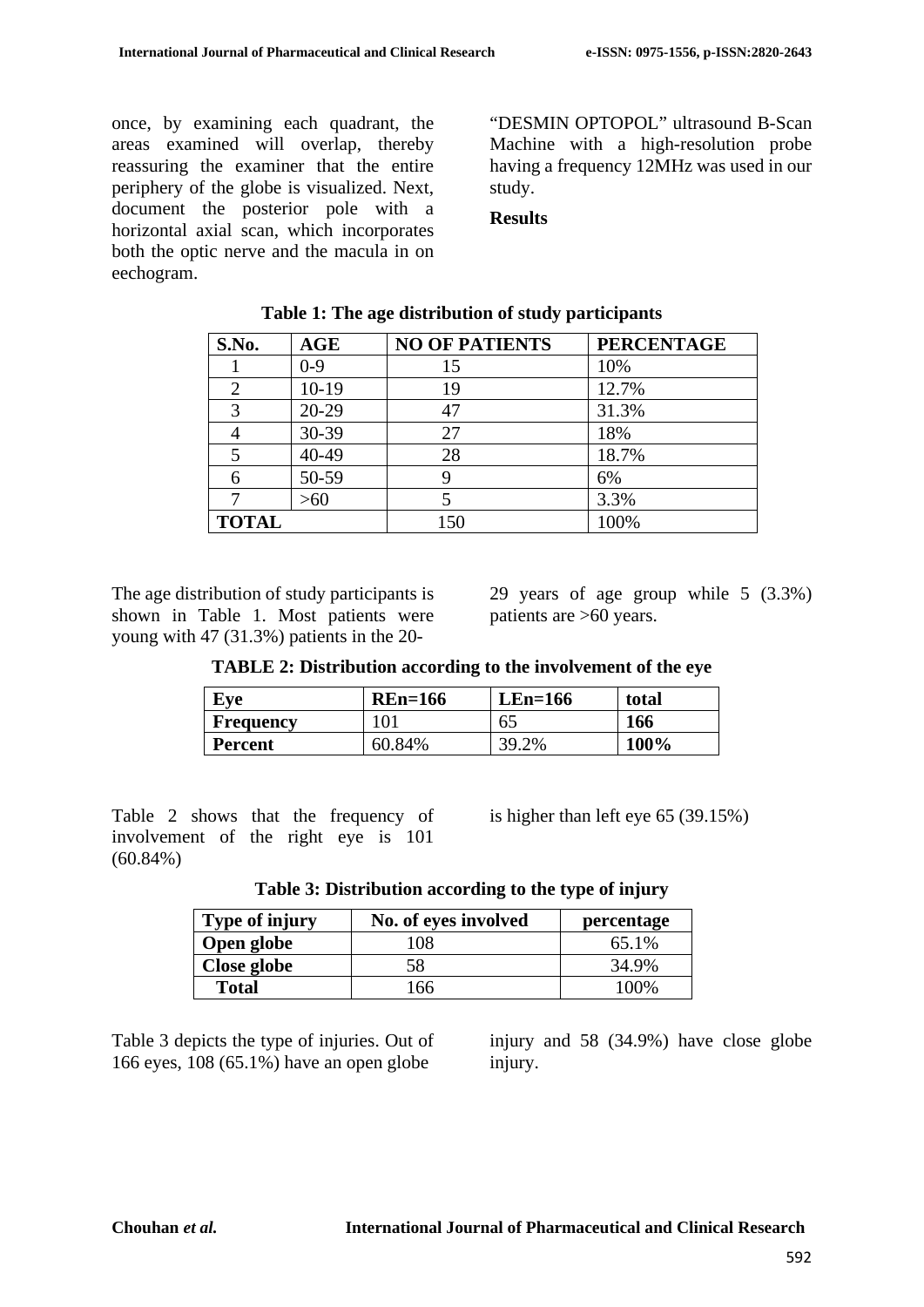



The B-scan findings are summarized in Figure 1. Out of 166 examined eyes, B-scan was normal in 46 eyes(27.71%) and positive posterior segment findings are seen in the rest of 120 eyes (72.29%). The most frequent finding was that of a Vitreous hemorrhage seen in more than one-third (37.9%) of patients. Retinal detachment was seen in 13 eyes whereas a globe rupture was documented in 6

patients. An intraocular foreign body was diagnosed by ultrasound examination in 4 patients.

### **Discussion**

Out of 166 traumatized eyes of 150 ocular trauma patients, 108 (65.1%) eyes have open globe injury and 58 (34.9%) have close globe injury. A similar pattern of distribution is also seen in other studies. (Table 4)

| Table 4: A similar pattern of distribution is also seen in other studies |  |  |  |  |
|--------------------------------------------------------------------------|--|--|--|--|
|--------------------------------------------------------------------------|--|--|--|--|

| S. No. | <b>Study</b>                | No of patients |              |  |  |  |
|--------|-----------------------------|----------------|--------------|--|--|--|
|        |                             | Open globe     | Close globe  |  |  |  |
|        | Mumtaz A Alam <sup>58</sup> | 83(64.84%)     | 45(35.15%)   |  |  |  |
|        | Our study                   | $108(65.1\%)$  | $58(34.9\%)$ |  |  |  |

Mumtaz A Alam(7) found that out of 128 traumatized eyes of 97 patients open globe injury is seen in 83(64.84%) eyes and closed globe in 45(35.15%) eyes.

P Rai et al(8) found that out of 83 traumatized eyes of 72 patients RE is

involved in 46(55.42%) eyes and left eye in 37(44.57%).

Ch. Srinivas Murty(9) found that out of 52 traumatized eyes in 50 cases RE 31(59.62%) is involved more than LE 21(40.38%). (Table 5)

|  |  |  |  |  | Table 5: Left eye and right eye involved in different studies |  |
|--|--|--|--|--|---------------------------------------------------------------|--|
|  |  |  |  |  |                                                               |  |

| <b>S. No.</b> | <b>Study</b>                     |                | <b>EYE INVOLVED</b> |  |  |  |
|---------------|----------------------------------|----------------|---------------------|--|--|--|
|               |                                  | <b>RE</b>      | LE                  |  |  |  |
|               | Pratab Rai <sup>50</sup>         | 46(55.42%)     | 37(44.57%)          |  |  |  |
|               | Ch. Srinivas Murty <sup>37</sup> | $31(59.62\%)$  | 21(40.38%)          |  |  |  |
|               | Our study                        | $101(60.84\%)$ | $65(39.2\%)$        |  |  |  |

In our study, we found that out of 166 traumatized eyes of 150 patients,

involvement of RE is 101(60.84%) and LE involvement is 65(39.2%).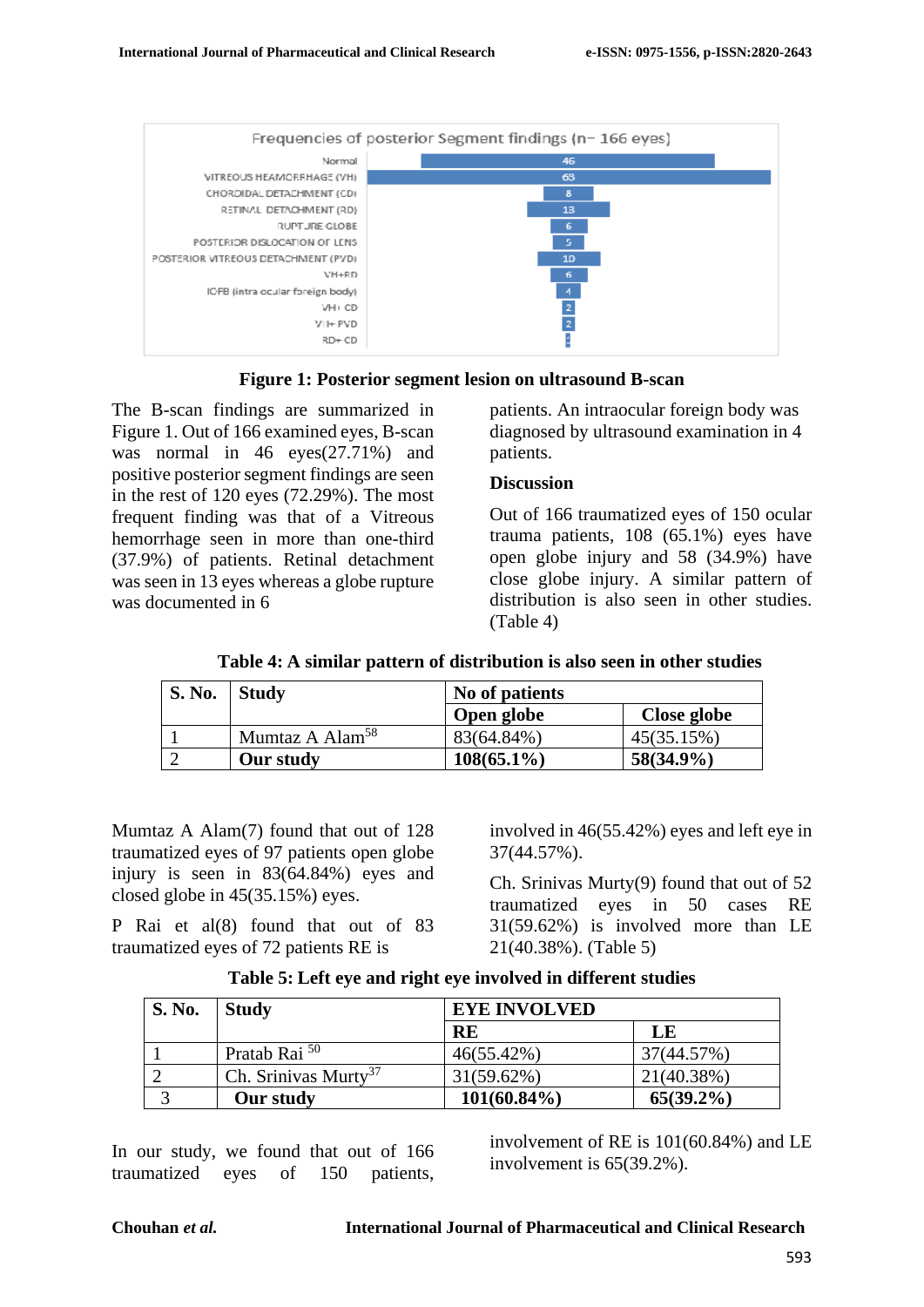Out of 166 traumatized eyes, vitreous hemorrhage was the most common posterior segment lesion seen in 75(45.18%) eyes. In Mumtaz A Alam's [7] study vitreous hemorrhage was found in 42.18% of patients. In a study by Ch. Srinivas Murty (10) 37 46% of patients had a vitreous hemorrhage. in a study by Pratab Rai [8] 29.16% had a vitreous hemorrhage.

Out of 166 eyes, RD has been seen in 19 (11.44%)eyes. Mumtaz A Alam(7) found retinal detachment in 21.09% of eyes while Ch. Srinivas(10) found RD in 16%. In Pratab Rai's [8] study RD was seen in 18.1% of eyes.

Out of 120 eyes had positive findings, posterior vitreous detachment is seen in 12(7.22%).In Mumtaz A Alam's [7] study posterior vitreous detachment was found in 2.34%.

In a study by Ch. Srinivas Murty [10] 6% of patients had posterior vitreous detachment.

In our study, we found CD in 12(7.2%) of eyes, while a study done by Ch. Srinivas<sup>[10]</sup> found CD in 2(4%) of eyes.

Pratab Rai(8) found posteriorly dislocated lens in 5(7%) of traumatized eyes, Ch. Srinivas [10] Murty found posteriorly dislocated lens in 9(18%) of traumatized. In our study, only 5(3%) eyes showed this finding. [9]

In our study, we found IOFB in 4(2.4%) of eyes, while a study done by Pratab Rai found IOFB in 7(9.7%) of eyes [8]

In our study, we found a ruptured globe in 6(3.6%) of eyes, while a study done by Ch. Srinivas [10] found a ruptured globe in 4(8%) of eyes

## **Conclusion**

B-Scan can be used widely for the diagnosis of different posterior segment disorders of the eye. The simplicity, reliability, and ease from the patient's point of view, of the ultrasonic examination of the eye, emphasize that it can be used as a routine technique in the investigations of ophthalmic lesions.

The main indication for the ultrasonography is opaque light-conducting media, intraocular pathologies suspected on fundus examination, suspected mass, and trauma to the eye.

## **References**

- 1. Ahmed J, Shaikh FF, Rizwan A, Memon MF. Evaluation of Vitreo-Retinal Pathologies Using B-Scan Ultrasound. :5.
- 2. De La Hoz Polo M, Torramilans Lluís A, Pozuelo Segura O, Anguera Bosque A, Esmerado Appiani C, Caminal Mitjana JM. Ocular ultrasonography focused on the posterior eye segment: what radiologists should know. Insights Imaging. 2016 Feb 24;7(3):351–64.
- 3. Bedi DG, Gombos DS, Ng CS, Singh S. Sonography of the Eye. Am J Roentgenol. 2006 Oct;187(4):1061–72.
- 4. Diwakar RK. Ultrasound of Small Parts and Superficial Organs. In: Diwakar RK, editor. Basics of Abdominal, Gynaecological, Obstetrics and Small Parts Ultrasound [Internet]. Singapore: Springer; 2018 [cited 2022 Apr 25]. p. 133–45.
- 5. Newell FW. Ophthalmology: Principles and Concepts. 7th edition. St. Louis: Mosby-Year Book; 1992.
- 6. Fielding JA. The assessment of ocular injury by ultrasound. Clin Radiol. 2004 Apr 1;59(4):301–12.
- 7. Alam M, Iqbal M, Khan A, Khan SA. Ocular injuries in blast victims. J Pak Med Assoc. 2012;62(2):5.
- 8. Rai P, Shah SIA, Cheema AM, Niazi JH, Sidiqui SJ. The usefulness of B-Scan Ultrasonography in Ocular Trauma. :8.
- 9. Murthy R, Bagchi A, Gote YS. Role of medial orbital wall decompression in COVID-19-associated rhino-orbital mucormycosis management. Indian J Ophthalmol. 2021 Dec;69(12):3795–6.
- 10. Murty DCS, Kumar DBKVKDNR. Clinical Correlative Study Of Posterior